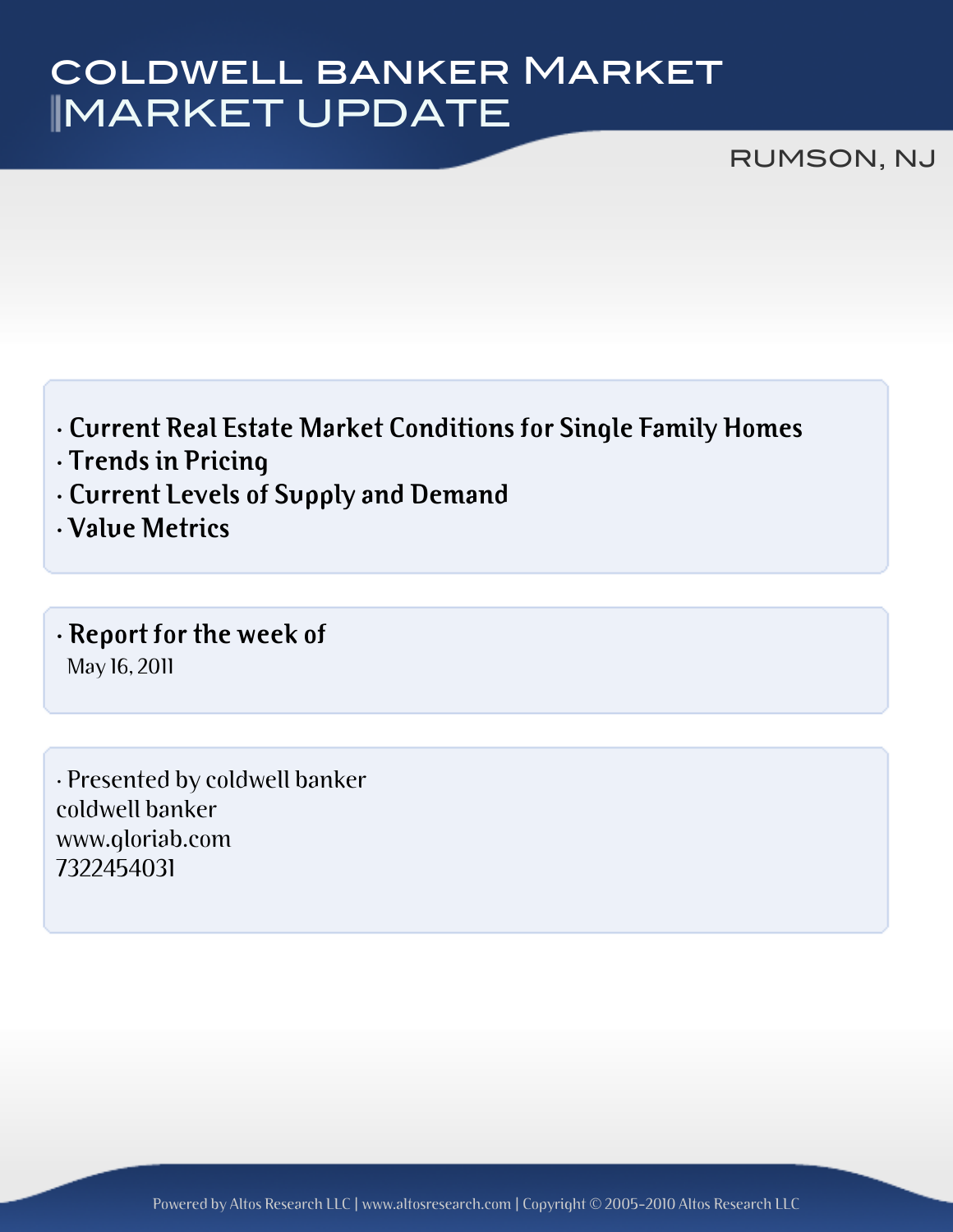#### coldwell banker - www.gloriab.com **CITY OVERVIEW**

#### RUMSON, NJ

### **This Week**

The median list price in RUMSON, NJ this week is \$1,295,000. The 127 properties have been on the market for an average of 189 days.

Demand measured by the Market Action Index is increasing and dayson-market is trending downward. Even as more properties come available, these are positive trends for the market.

# **Supply and Demand**

The market has shown some evidence of slowing recently. Both prices and inventory levels are relatively unchanged in recent weeks. Watch the Market Action Index for changes as it can be a leading indicator for price changes.

| <b>Median List Price</b>                                                                                                                                                                                                                               |                                                        | \$1,295,000        | 60 |  |  |  |
|--------------------------------------------------------------------------------------------------------------------------------------------------------------------------------------------------------------------------------------------------------|--------------------------------------------------------|--------------------|----|--|--|--|
| <b>Average List Price</b>                                                                                                                                                                                                                              |                                                        | \$1,965,553        |    |  |  |  |
| Asking Price Per Square Foot                                                                                                                                                                                                                           |                                                        | \$399              |    |  |  |  |
| Average Days on Market (DoM)                                                                                                                                                                                                                           |                                                        | 189                |    |  |  |  |
| <b>Inventory of Properties Listed</b>                                                                                                                                                                                                                  |                                                        | 127                |    |  |  |  |
| Most Expensive Listing                                                                                                                                                                                                                                 |                                                        | \$13,500,000       |    |  |  |  |
| Least Expensive Listing                                                                                                                                                                                                                                |                                                        | \$259,000          |    |  |  |  |
| Average Age of Listing                                                                                                                                                                                                                                 |                                                        | 54                 |    |  |  |  |
| Percent of Properties with Price Decrease                                                                                                                                                                                                              | 26 %                                                   |                    |    |  |  |  |
| Percent Relisted (reset DOM)                                                                                                                                                                                                                           | 15 %                                                   |                    |    |  |  |  |
| Percent Flip (price increased)                                                                                                                                                                                                                         | 3%                                                     |                    |    |  |  |  |
| Median House Size (sq ft)                                                                                                                                                                                                                              |                                                        | 3300               |    |  |  |  |
| Median Lot Size                                                                                                                                                                                                                                        |                                                        | $0.25 - 0.50$ acre |    |  |  |  |
| Median Number of Bedrooms                                                                                                                                                                                                                              |                                                        | 4.0                |    |  |  |  |
| Median Number of Bathrooms                                                                                                                                                                                                                             |                                                        | 3.0                |    |  |  |  |
|                                                                                                                                                                                                                                                        | Altos Research Value Statistics                        |                    |    |  |  |  |
| Market Action Index                                                                                                                                                                                                                                    | <b>Strong Buyer's</b>                                  | 17.7               | 合合 |  |  |  |
| The Market Action Index answers the question "How's the Market?" by measuring<br>the current rate of sale versus the amount of the inventory. Index above 30<br>implies a seller's advantage. Below 30, conditions give the advantage to the<br>buyer. |                                                        |                    |    |  |  |  |
|                                                                                                                                                                                                                                                        |                                                        |                    |    |  |  |  |
| Trend Key:                                                                                                                                                                                                                                             | <b>↑↑</b> Strong upward trend ↓↓ Strong downward trend |                    |    |  |  |  |

#### **Characteristics per Quartile**

| Quartile      | Median Price |      | Sq. Ft. Lot Size          | Beds | Baths |    | Age Inventory New |                | Absorbed | <b>DOM</b> |                                   |
|---------------|--------------|------|---------------------------|------|-------|----|-------------------|----------------|----------|------------|-----------------------------------|
| Top/First     | \$3,499,000  | 7350 | $1.0 - 2.5$<br>acres      | 6.0  | 6.0   | 16 | 31                | $\overline{2}$ | 3        | 225        | Most expensive 25% of properties  |
| Upper/Second  | \$1,837,000  | 4115 | $0.50 - 1.0$<br>acre      | 5.0  | 3.5   | 42 | 32                | 5              |          | 160        | Upper-middle 25% of properties    |
| Lower/Third   | \$994,000    |      | 2828 $0.25 - 0.50$ acre   | 4.0  | 2.5   | 57 | 32                | $\overline{2}$ | 2        | 184        | Lower-middle 25% of properties    |
| Bottom/Fourth | \$480,000    | 1360 | $6,501 -$<br>$8.000$ saft | 3.0  | 2.0   | 78 | 32                | $\overline{4}$ |          | 188        | Least expensive 25% of properties |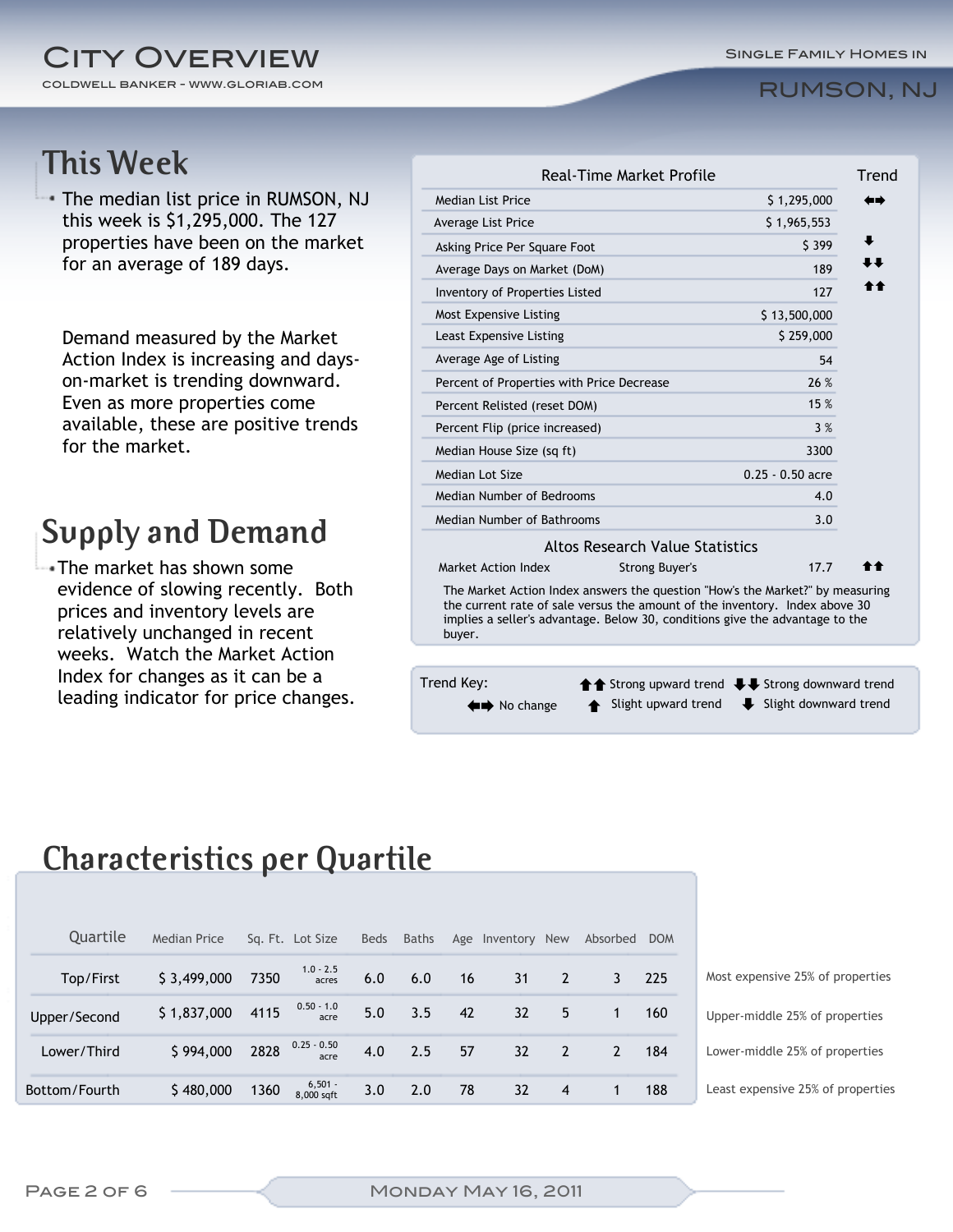# **Median Price**

The market seems to have paused around this plateau. The Market Action Index is a good leading indicator for the durability of this trend.



# **Quartile Prices**

Pricing across the quartiles are trending slightly downward lately. Quartiles 4 and 2 have been in price decline in recent weeks, with Quartiles 3 and 1 remaining basically flat. Look to the Market Action Index as a leading indicator of the bottom of the market.

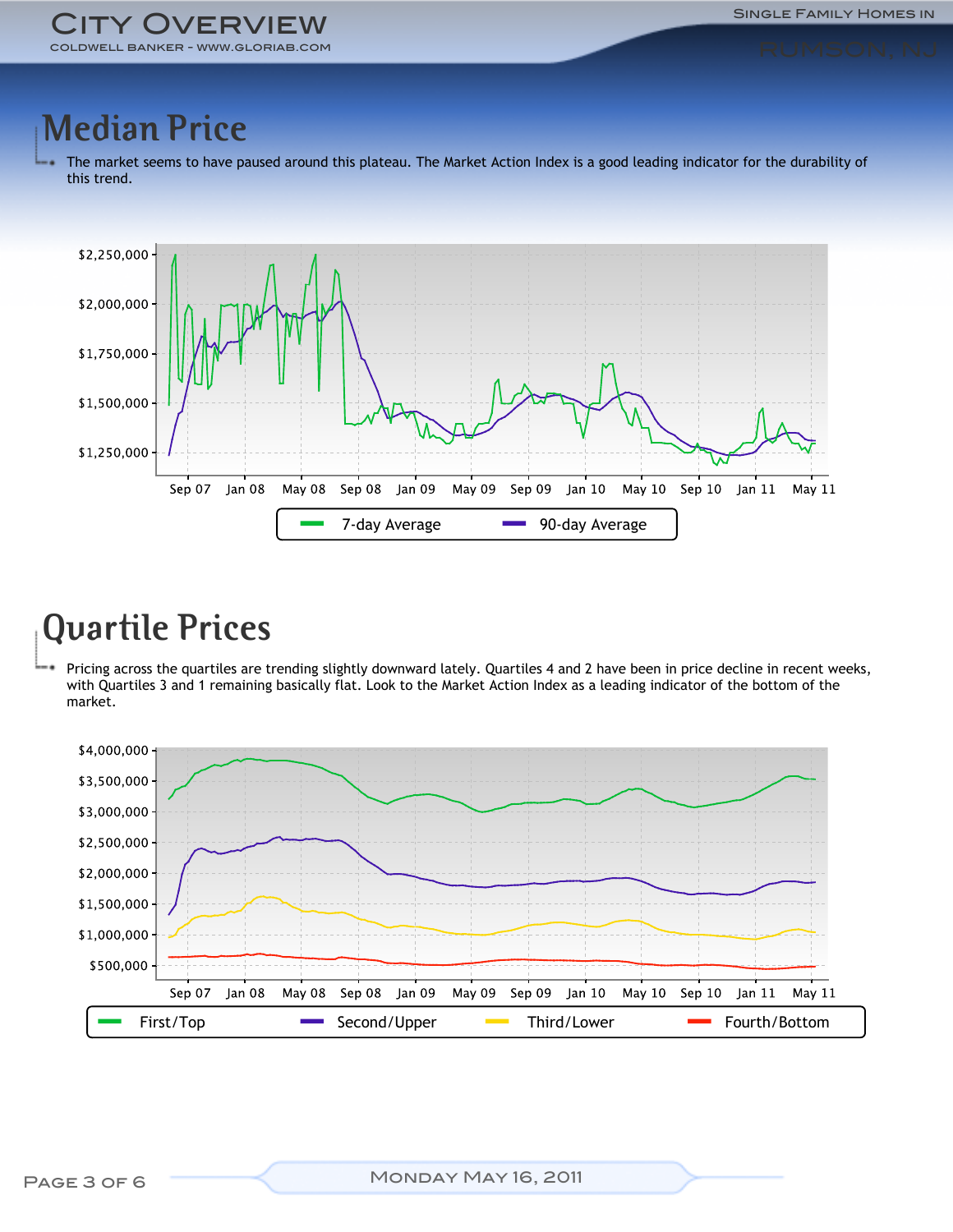ORIAB.COM **OVERVIEW** 

# **Price per Square Foot**

While prices have been basically flat, the price per square foot has been heading downward. While not a sign of broad strength in a market, larger homes are coming more available and buyers can see more home for their money.



### **Inventory of Properties Listed for Sale**

Inventory has been climbing lately. Note that rising inventory alone does not signal a weakening market. Look to the Market Action Index and Days on Market trends to gauge whether buyer interest is keeping up with available supply.

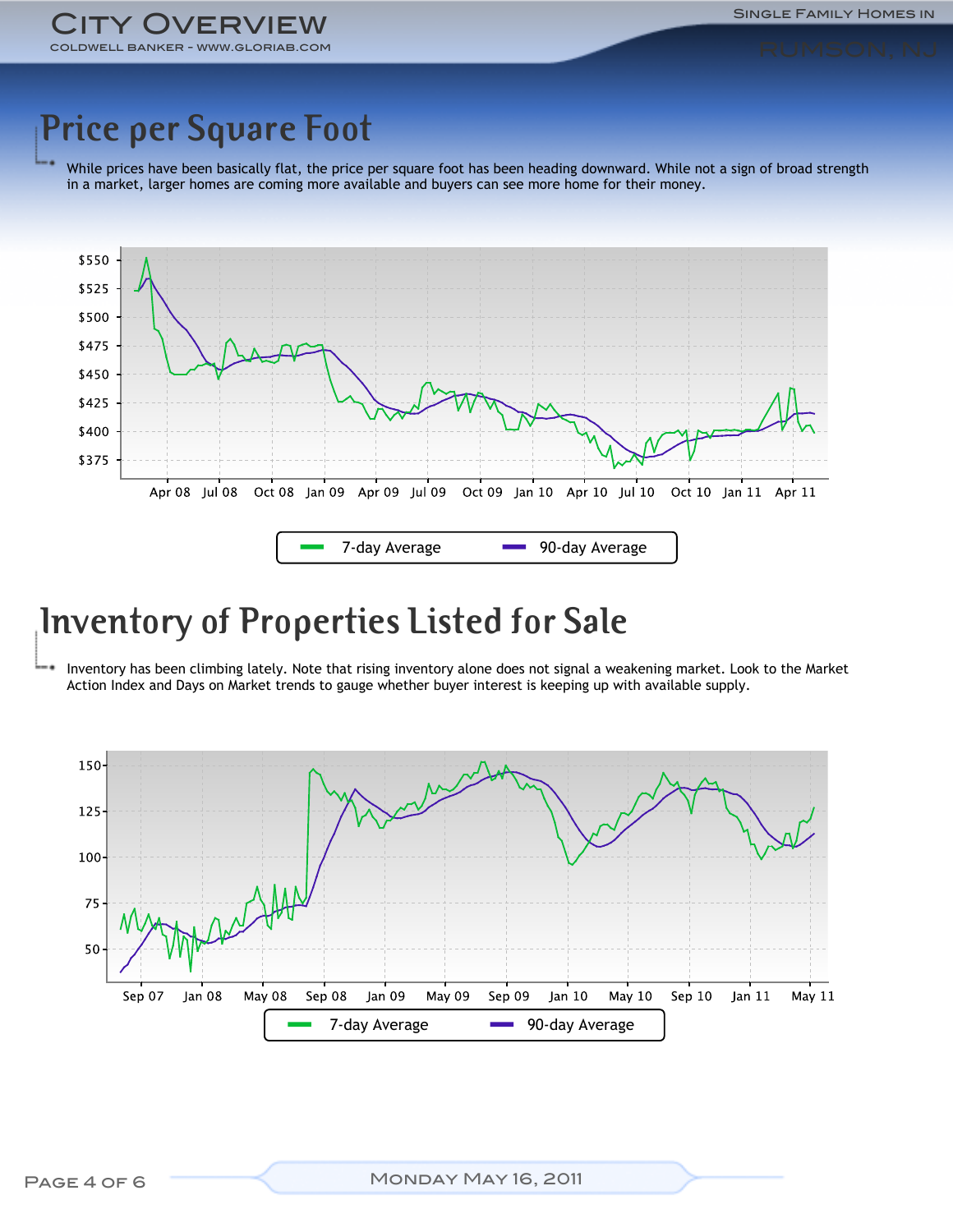Single Family Homes in

# **Market Action Index**

The RUMSON market is currently quite strongly in the Buyer's Advantage zone (below 30). The 90-day Market Action Index stands at 17.69. With several months of inventory available at the current sales rate, buyers should find ample choice.



### **Market Action Index per Quartile**

Not surprisingly given the overall Market Action Index, all quartiles are in the Buyer's Market zone with several months of inventory given the current rate of demand for homes in the quartile. Watch the quartile for changes before the overall market shifts. Often one end of the market (e.g. the low end) will improve and signal a strengthening market before the whole group changes.



Residential house prices are a function of supply and demand, and market conditions can be characterized by analyzing those factors. Watch this index for sustained changes: if the index falls into the Buyer's Advantage zone (below 30) for a long period, prices are likely in for a downward correction.

The Market Action Index (MAI) illustrates a balance between supply and demand using a statistical function of the current rate of sale versus current inventory.